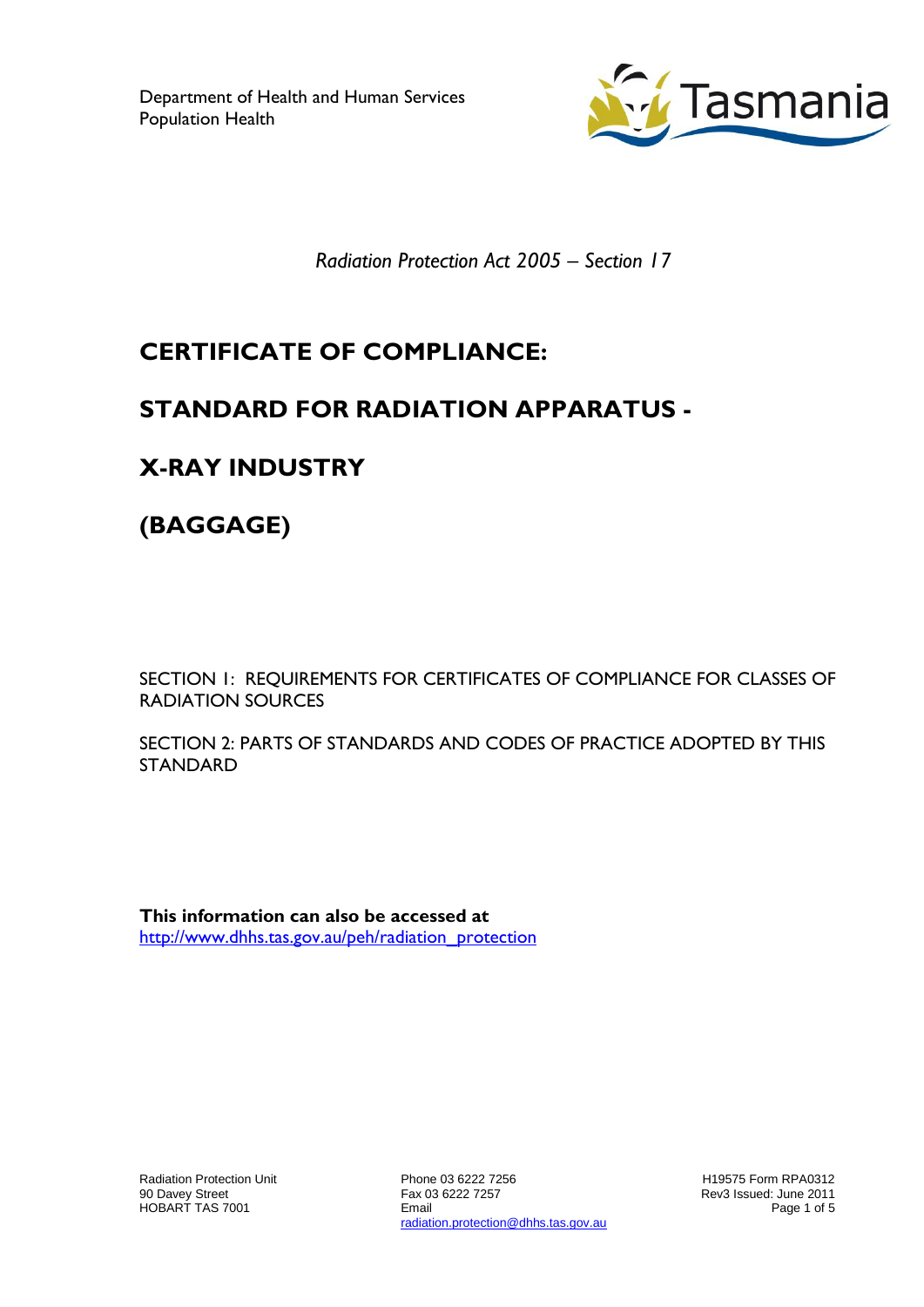#### **Section 1 –** REQUIREMENTS FOR CERTIFICATES OF COMPLIANCE FOR CLASSES OF RADIATION SOURCES

**This Standard is to be used when assessing Radiation Apparatus, classified by Radiation Protection Act 2005 licences as "X-ray baggage", for the purpose of issuing a certificate of compliance.**

**In order for a certificate of compliance to be issued the Radiation Apparatus must be shown to fully comply with the requirements in Section 2.**

#### **The requirements in Section 2 are taken from the following:**

*NHMRC Statement* National Health and Medical Research Council "Statement on cabinet X-Ray equipment for examination of letters, packages, baggage, freight and other articles for security, quality control and other purposes (1987)"

Phone 03 6222 7256 Fax 03 6222 7257 Email radiation.protection@dhhs.tas.gov.au

H19575 Form RPA0312 Rev3 Issued: June 2011 Page 2 of 5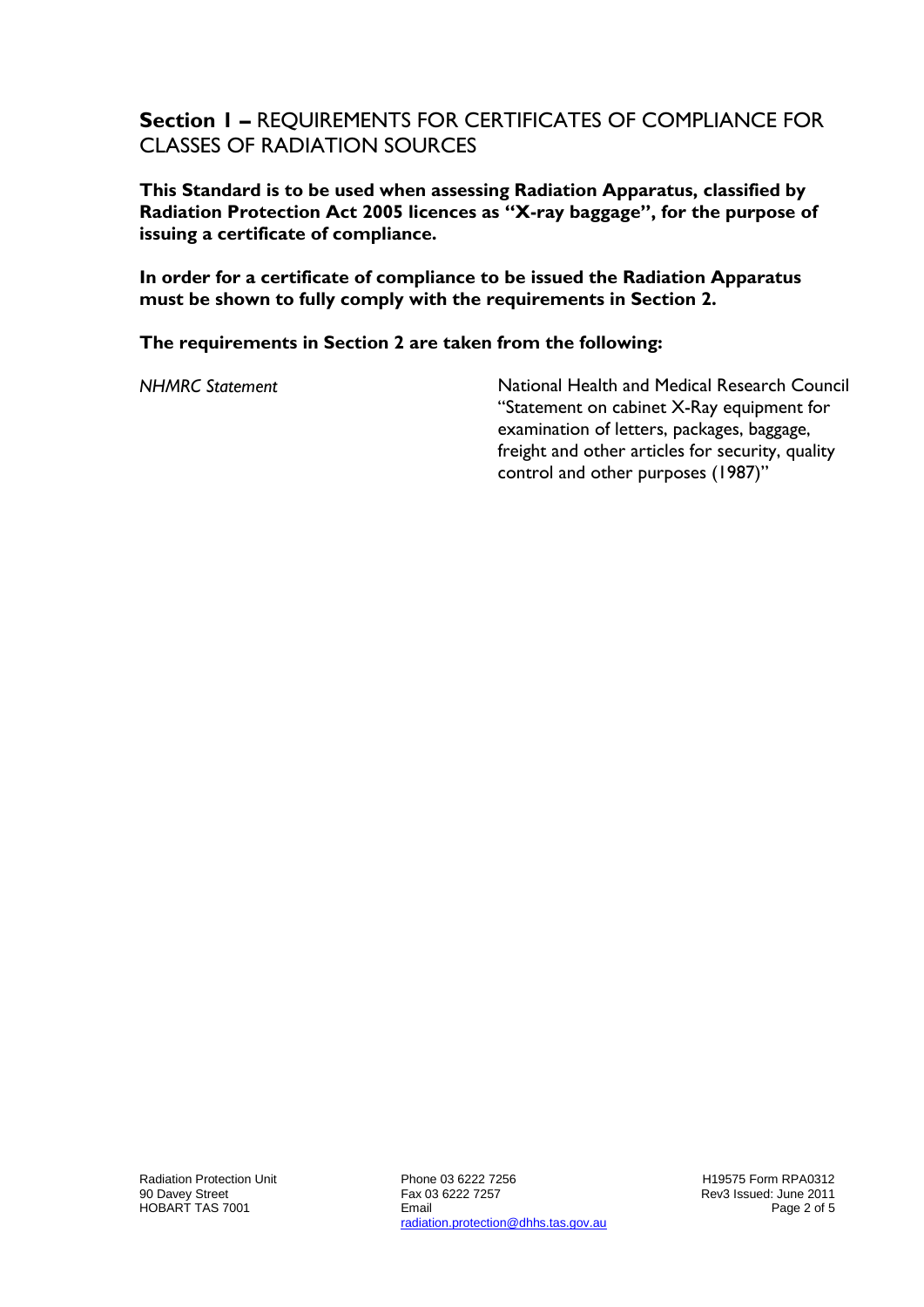### **Section 2 –** PARTS OF STANDARDS AND CODES OF PRACTICE ADOPTED BY THIS STANDARD.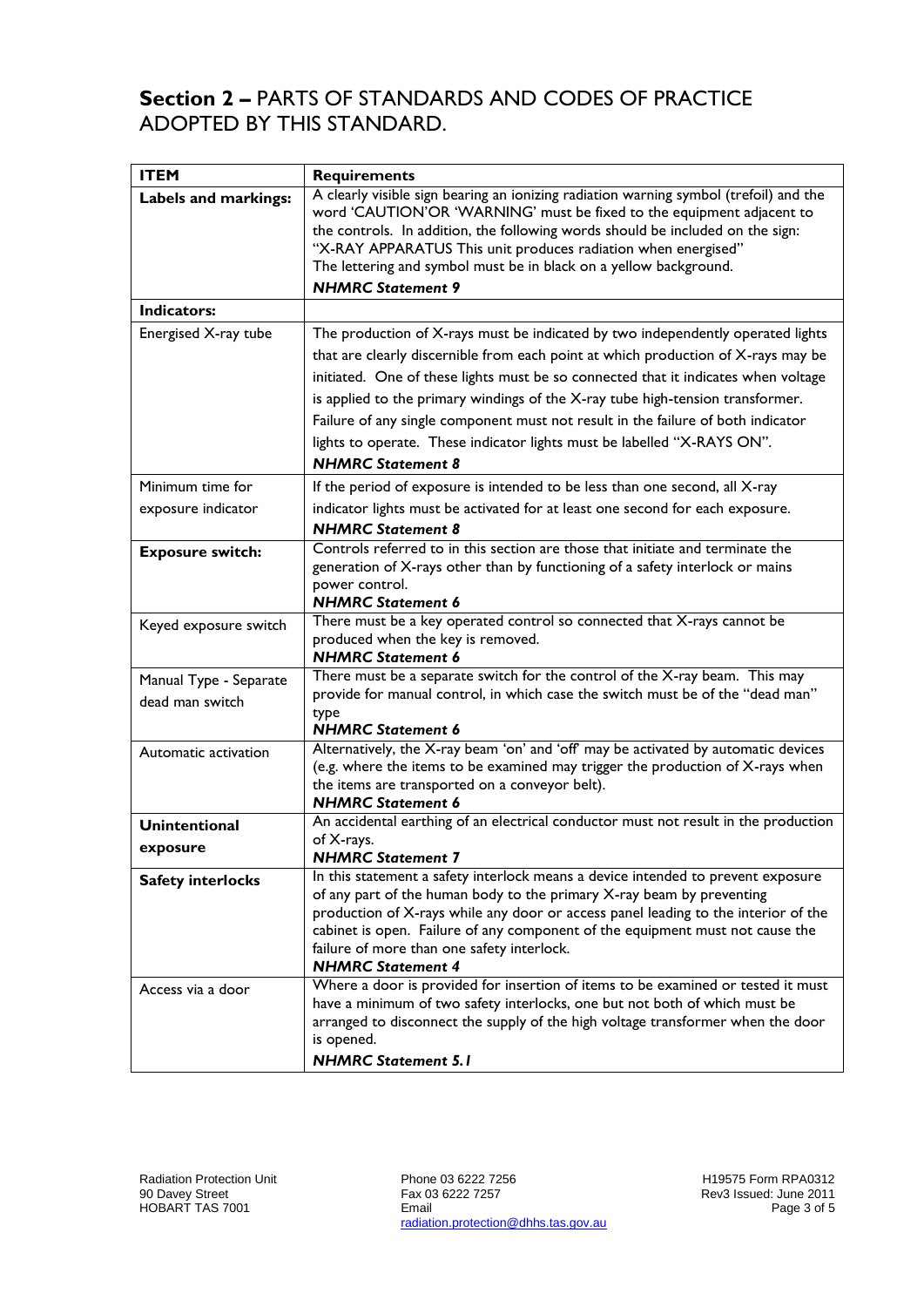| Access via entry port        | Where entry ports are provided for insertion of items or materials to be           |
|------------------------------|------------------------------------------------------------------------------------|
|                              | examined or tested the equipment must be so constructed that:                      |
|                              | (a) insertion of any part of the human body into the primary beam is not possible; |
|                              | or                                                                                 |
|                              | (b) in the case of a conveyor system used to convey the items to be examined into  |
|                              | the primary beam, insertion of any part of the human body into the primary beam    |
|                              | must not be readily achieved, and the dose rate must be so limited that, 20        |
|                              | centimetres above the conveyor, an object must not receive a dose in excess of     |
|                              | 10 micro gray in a single pass through the beam when the conveyor is moving at     |
|                              | the slowest rate at which it can be operated in normal conditions. When the        |
|                              | conveyor is stationary the equipment must not produce X-rays except by manual      |
|                              | control as provided for in section 6.                                              |
|                              | <b>NHMRC Statement 5.2</b>                                                         |
| Access for maintenance       | Panels provided for maintenance purposes, which could permit access to the         |
|                              | primary beam, must be so secured that tools or keys are required to open them.     |
|                              | Where access is by means of a key the panel must be provided with at least one     |
|                              | safety interlock. Where tools are required for access these must not be common     |
|                              | hand tools, and each panel should be provided with at least one interlock. Any     |
|                              | panel that allows access to the X-ray tube and is not protected by an interlock    |
|                              | must be provided with a label warning of the presence of the X-ray tube within.    |
|                              | <b>NHMRC Statement 5.3</b>                                                         |
| <b>Radiation protection:</b> |                                                                                    |
|                              |                                                                                    |
| Radiation leakage of X-      | 3. External radiation                                                              |
|                              | The radiation level at any accessible point 5 centimetres from the external        |
| ray tube assemblies          | surface** of the cabinet must not exceed 5 micro gray in one hour when averaged    |
|                              | over an area of 100 square centimetres.                                            |
|                              |                                                                                    |
|                              | Measurements for compliance with this section must be made with an object in       |
|                              | the beam typical of those to be examined and any flexible or moveable screen       |
|                              | displaced as would reasonably occur during the operation of the equipment.         |
|                              |                                                                                    |
|                              | Where pulsed X-ray systems are used, compliance with the above requirement         |
|                              | must be determined with the X-ray tube operated at its maximum rating at the       |
|                              | maximum kilovoltage to which it can be set by the control for that tube in the     |
|                              | housing in which it is installed.                                                  |
|                              | <b>NHMRC Statement 3</b>                                                           |
|                              |                                                                                    |
|                              |                                                                                    |
|                              | ** The "external surface" means the outside surface of the cabinet X-ray system,   |
|                              |                                                                                    |
|                              | including the high voltage generator, doors, access panels, handles, control knobs |
|                              | and other permanently mounted hardware and including the plane across any          |
|                              | aperture or port.                                                                  |

Phone 03 6222 7256 Fax 03 6222 7257 Email radiation.protection@dhhs.tas.gov.au